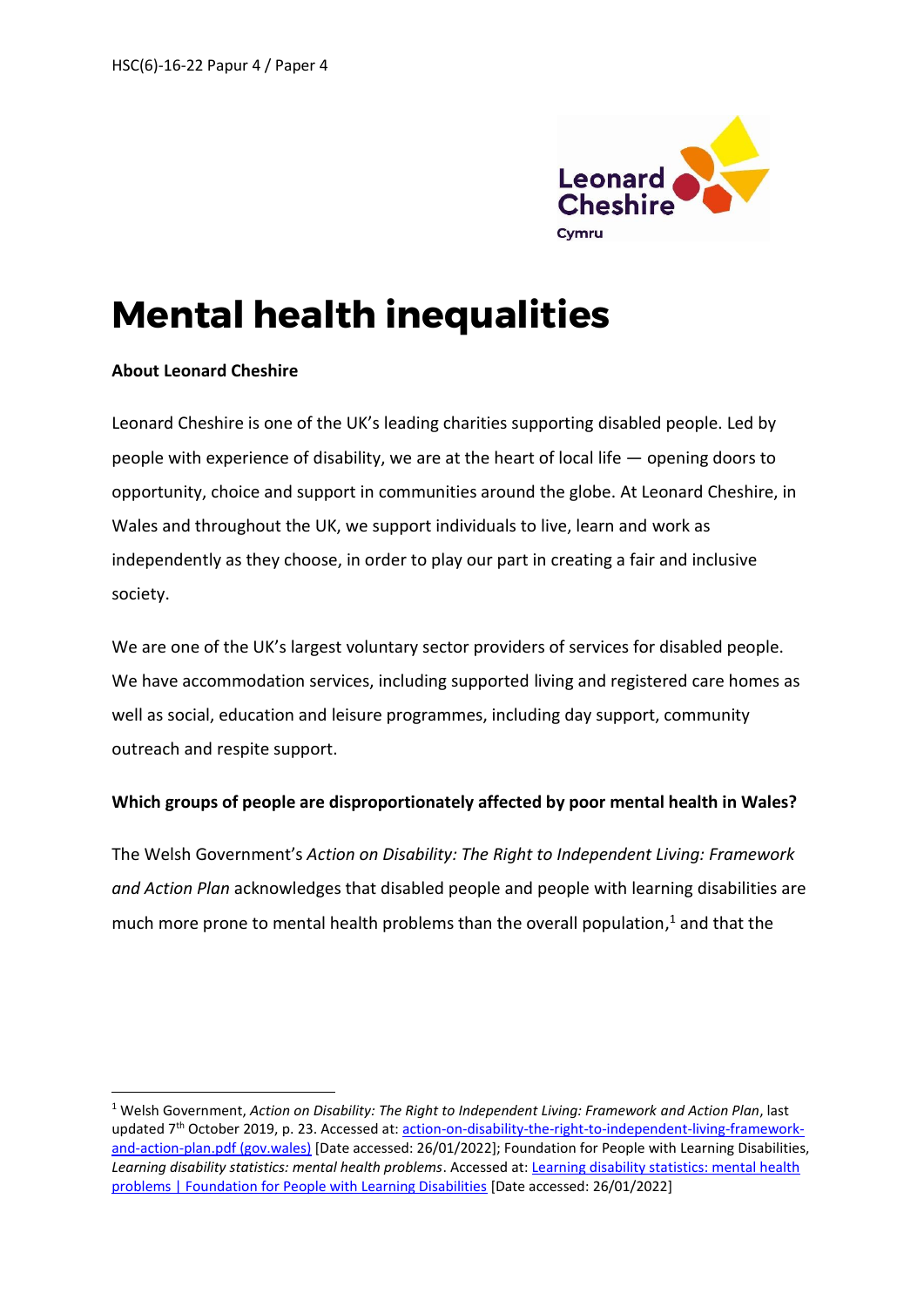COVID-19 pandemic has had a disproportionate impact on the mental health of disabled people.<sup>2</sup>

Prior to the pandemic, the average rating of anxiety for disabled people was 4.27 out of  $10<sup>3</sup>$ which already compared poorly to an average anxiety rate for non-disabled people of 2.66 out of 10.<sup>4</sup> We also know that some groups of disabled people suffer from a higher prevalence on mental health complications. Between 25% and 40% of those with a learning disability have complications regarding their mental health, compared to an average of 25% for the overall population.<sup>5</sup> Deaf people are 50% more likely to have mental health problems.<sup>6</sup>

However, during the pandemic the anxiety levels for disabled people increased to a high of 6 out of 10 during the initial pandemic in May 2020, $7$  reflecting the wide range of impacts that the pandemic had for disabled people. Many disabled people were required to shield or isolate. Some living in care homes or supported living accommodation were forced to selfisolate for up to 28 days if they tested positive for COVID-19 (i.e. longer than the requirement in the public as a whole). In some instances, "Do Not Resuscitate" Orders were given during the initial wave of COVID-19, instructing medical teams that disabled people who had tested positive for coronavirus must not be resuscitated in the event that they suffered cardiac arrest.

As lockdown restrictions have eased, there has been an associated reduction in the proportion of disabled people who felt their well-being was being impacted by COVID-19,<sup>8</sup>

**.** 

<sup>&</sup>lt;sup>2</sup> Welsh Government, *Locked out: liberating disabled people's lives and rights in Wales beyond COVID-19*, 2<sup>nd</sup> July 2021. Accessed at: Lo[cked out: liberating disabled people's lives and rights in Wales beyond COVID](https://gov.wales/locked-out-liberating-disabled-peoples-lives-and-rights-wales-beyond-covid-19-html)-19 [\[HTML\] | GOV.WALES](https://gov.wales/locked-out-liberating-disabled-peoples-lives-and-rights-wales-beyond-covid-19-html) [Date accessed: 25/01/2022]

<sup>&</sup>lt;sup>3</sup> Office for National Statistics, Disability, well-being and loneliness: UK, 2019, 2<sup>nd</sup> December 2019. Accessed at: [Disability, well-being and loneliness, UK -](https://www.ons.gov.uk/peoplepopulationandcommunity/healthandsocialcare/disability/bulletins/disabilitywellbeingandlonelinessuk/2019) Office for National Statistics (ons.gov.uk) [Date accessed: 26/01/2022]

<sup>4</sup> *Ibid.*

<sup>&</sup>lt;sup>5</sup> Foundation for People with Learning Disabilities, Pass it Own. Accessed at: **Pass it On | Foundation for People** [with Learning Disabilities](https://www.learningdisabilities.org.uk/learning-disabilities/our-work/family-friends-community/pass-it-on) [Date accessed: 23/02/2022]

<sup>6</sup> All Wales Deaf Mental Health and Well-Being evidence to the Commission cited in Centre for Mental Health, *Mental health inequalities: factsheet*, 11<sup>th</sup> November 2020. Accessed at: *Mental health inequalities: factsheet* | [Centre for Mental Health](https://www.centreformentalhealth.org.uk/publications/mental-health-inequalities-factsheet) [Date accessed: 26/01/2022]

<sup>7</sup> Welsh Government, *Locked out: liberating disabled people's lives and rights in Wales beyond COVID-19*. 8 *Ibid.*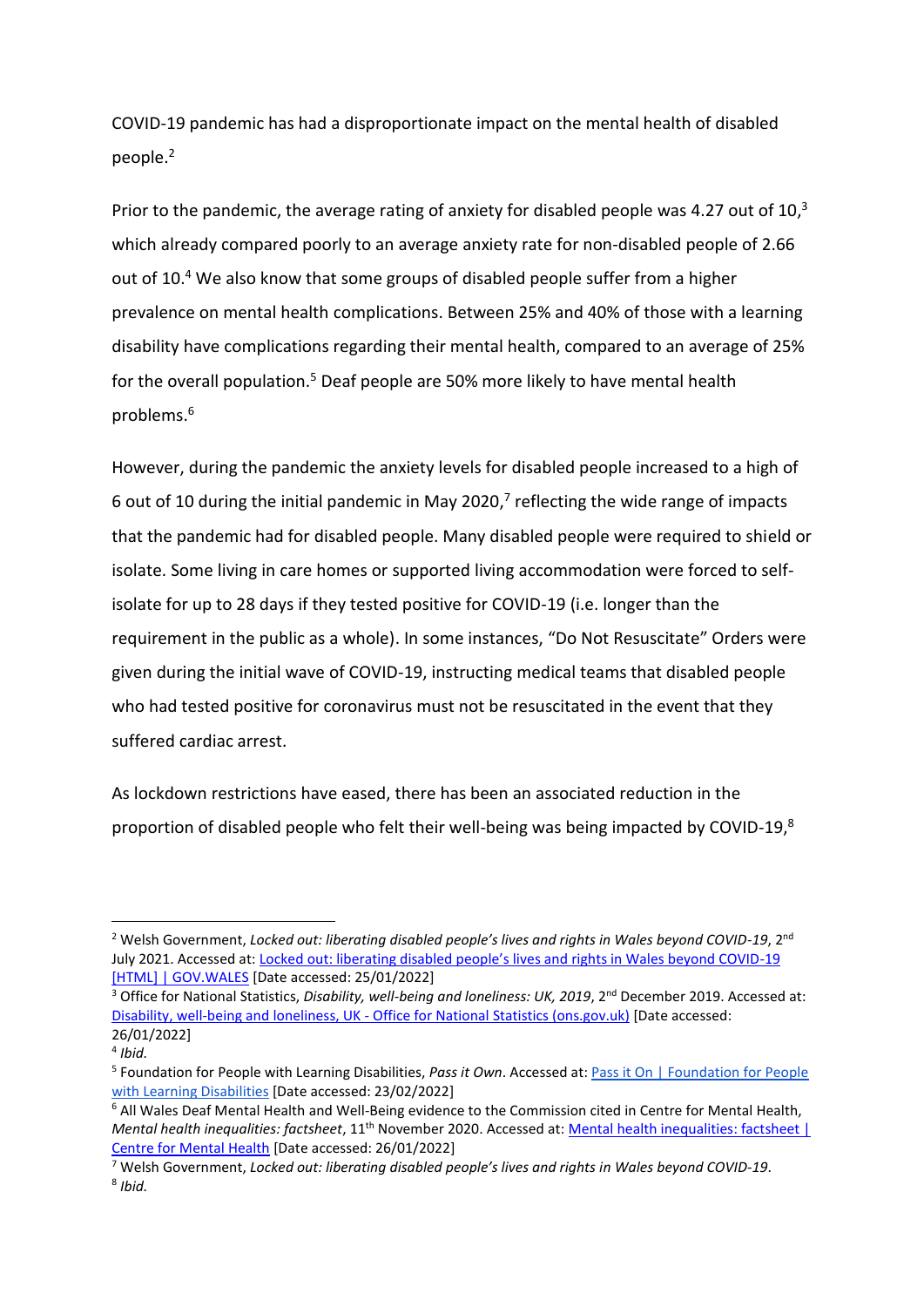and those who described feelings of loneliness.<sup>9</sup> Nevertheless, disabled people remain at least twice as likely to report feeling lonely as non-disabled people.<sup>10</sup>

#### **What factors contribute to poor mental health within these groups?**

A wide range of factors clearly contribute to poor mental health, and we welcome the July 2021 call of the Steering Group of disabled people established by the Welsh Government, for *"more research and better data… to understand the complex relationship between social factors, COVID-19 infections, mental well-being and disability in Wales."* 11

One factor which we know about is access to digital technology and associated digital literacy, which became particularly important for the public as a whole during the pandemic as a means for reducing loneliness. However, access to digital technology is uneven, with the Welsh Government's Internet use and digital skills (National Survey for Wales) 2018-19 finding that only 79% of people with a long-standing limiting illness, disability or infirmity used the Internet, compared with 93% of those without such a condition. There is an urgent need for increased funding to enable the provision of training, ICT and Wi-Fi equipment to disabled people in Wales to improve digital inclusion and tackle loneliness and isolation.<sup>12</sup>

We also know that disabled people face a range of society-imposed barriers to employment, which itself serves as a means to combatting loneliness. Disabled people offer a wealth of talent, experience and perspective to the workforce, but 24% of employers admit that they would be less likely to employ someone with a disability and that 66% of employers admit that the costs of workplace adjustments were a barrier to employing a disabled person.<sup>13</sup>

We know that sports and social activities play a critical role in everyone's mental health and wellbeing, improving fitness and providing a vital sense of community. But all too often, disabled people have been excluded from accessing facilities. Historically, this has

<sup>1</sup> 9 *Ibid.*

<sup>10</sup> *Ibid.*

<sup>11</sup> *Ibid.*

<sup>12</sup> Leonard Cheshire Cymru, *Manifesto Asks: Annex 8: Improve digital literacy amongst disabled people*. 2020. Accessed at[: Manifesto-Asks-Annex-8.pdf \(leonardcheshire.org\)](https://www.leonardcheshire.org/sites/default/files/2020-07/Manifesto-Asks-Annex-8.pdf) [Date accessed: 23/02/2022]

<sup>13</sup> Leonard Cheshire, *Manifesto Asks Annex 5 Remove Barriers To Disabled People Gaining And Retaining Employment*, 2020. Accessed at[: https://www.leonardcheshire.org/sites/default/files/2020-07/Manifesto-](https://www.leonardcheshire.org/sites/default/files/2020-07/Manifesto-Asks-Annex-5.pdf)[Asks-Annex-5.pdf](https://www.leonardcheshire.org/sites/default/files/2020-07/Manifesto-Asks-Annex-5.pdf) [Date accessed: 23/02/2022]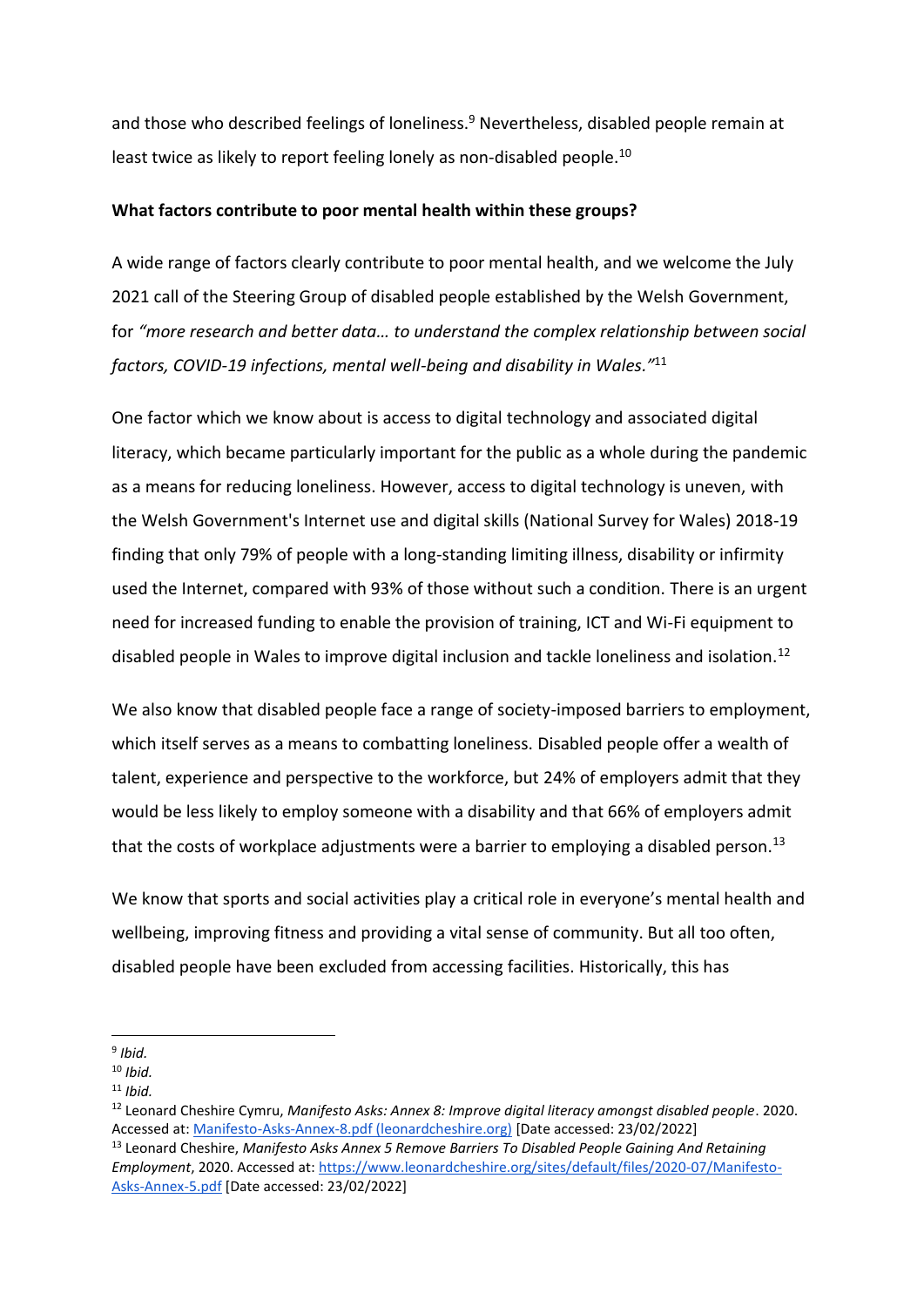sometimes been due to a lack of physical gym equipment, environmental factors (for example loud music can be challenging for some people with Autism Spectrum Disorder) or just a lack of understanding about the needs of disabled people, and the very fact that disabled people want to engage in sports and social activities. Going forward these issues need to be addressed.

Finally, the pandemic gave everyone an insight into a world where they could not get out and about. But inaccessible transport remains an ongoing reality for disabled people. For example, trains are often out of bounds for people with limited mobility and wheelchair users due to a lack of:

- accessible information when initially booking tickets or on-route;
- accessible routes to get to and from stations (with some dropped kerbs too steep or narrow to be safely negotiated in a wheelchair or mobility vehicle, some dropped kerbs compromised by parked vehicles in front of them and some not having a corresponding dropped kerb on the other side);
- step-free access to and from stations and trains;

**.** 

- accessible toilets, which denies disabled people the basic dignity they are entitled to; and
- staff training (some disabled people have been repeatedly ignored by transport staff at rush hour, meaning that they get into work late, and then lose their job as a consequence).

Poor access to transport also has a negative impact on pursuing career and educational opportunities. Disabled people tell us this has resulted in them turning down job offers, missing interviews or not taking up an educational training course.<sup>14</sup>

### **For the groups identified, what are the barriers to accessing mental health services?**

Research conducted in 2015 on behalf of the Welsh Government noted that there were *"significant geographical variations in access to healthcare services for disabled people across Wales, particularly regarding mental healthcare provision and access to rehabilitation services for people with chronic and long-term conditions."<sup>15</sup>* The report concluded that

<sup>&</sup>lt;sup>14</sup> Findings from Leonard Cheshire's research conducted with ComRes in 2018. For more information: https://www.comresglobal. com/polls/leonard-cheshire-disability-uk-disabled-adults-survey-hate-crimesection/

<sup>15</sup> Smith, *Review of Evidence of Inequalities in Access to Healthcare Services for Disabled People in Wales*, p. 91, Para 8.1.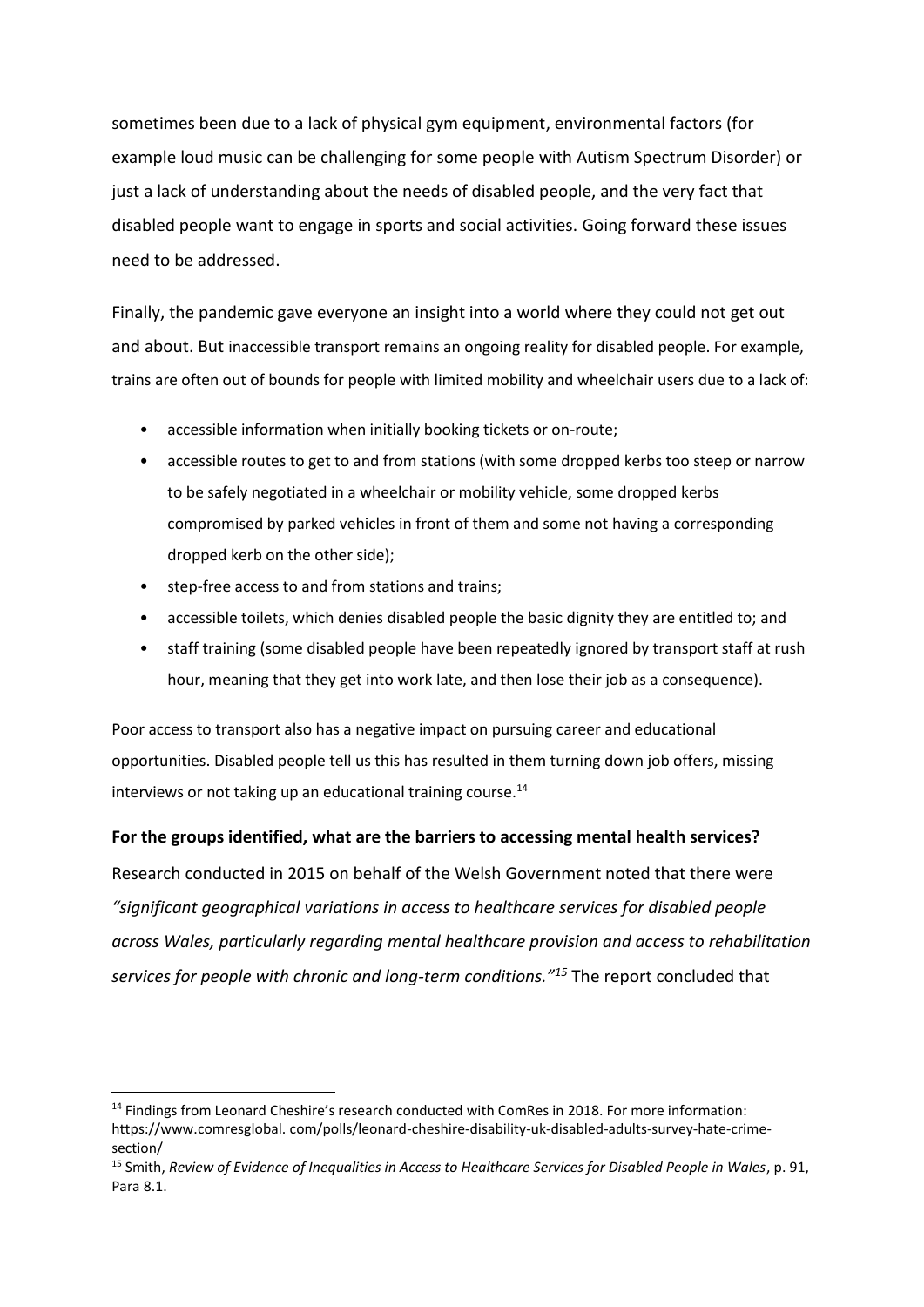much of this inequality of access is attributable to a *"lack of provision or funding for appropriate services . . ."<sup>16</sup>*

Disabled people have previously complained about the Welsh Government's suggestion that mental health support for disabled people be rationed primarily for crisis situations.<sup>17</sup> The Welsh Government has acknowledged in their Action Plan that there has to be greater emphasis on *"preventative support"* so that disabled people have the support which they need to obviate the requirement to access crisis mental health support in the first place.<sup>18</sup>

Going forward, we need clear evidence that preventative mental health services for disabled people are being prioritised and proactively used by disabled people. The Welsh Government should consider commissioning research into how disabled people engage with preventative mental health services in order to test the success of the relevant interventions.

## **How effectively can existing services meet their needs, and how could their experience of using mental health services be improved?**

A key issue affecting disabled people and their ability to access mental health services is that they can only obtain appropriate treatment when they have reached a crisis.<sup>19</sup> We strongly recommend that the Welsh Government and NHS Boards implement measures to ensure that disabled people can obtain access to treatment and support when mental health problems start to develop rather than when they have reached a "crisis" situation. This in turn would relieve pressure on mental health staff whilst at the same time reducing many instances of severe mental illness amongst disabled people.

We strongly endorse the recommendation made in the Disability Steering Group's 'Locked Out' report last year that the Welsh Government co-operate with Disabled People's Organisations to improve the lives of disabled people who experience both isolation and loneliness.<sup>20</sup>

**.** 

<sup>16</sup> *Ibid.,* p. 91, Para 8.2

<sup>17</sup> Welsh Government, *Action on Disability: The Right to Independent Living: Framework and Action Plan,* p. 23 <sup>18</sup> *Ibid.*

<sup>19</sup> Welsh Government, *Action on Disability: The Right to Independent Living: Framework and Action Plan,* p. 23

<sup>20</sup> Welsh Government, *Locked out: liberating disabled people's lives and rights in Wales beyond COVID-19*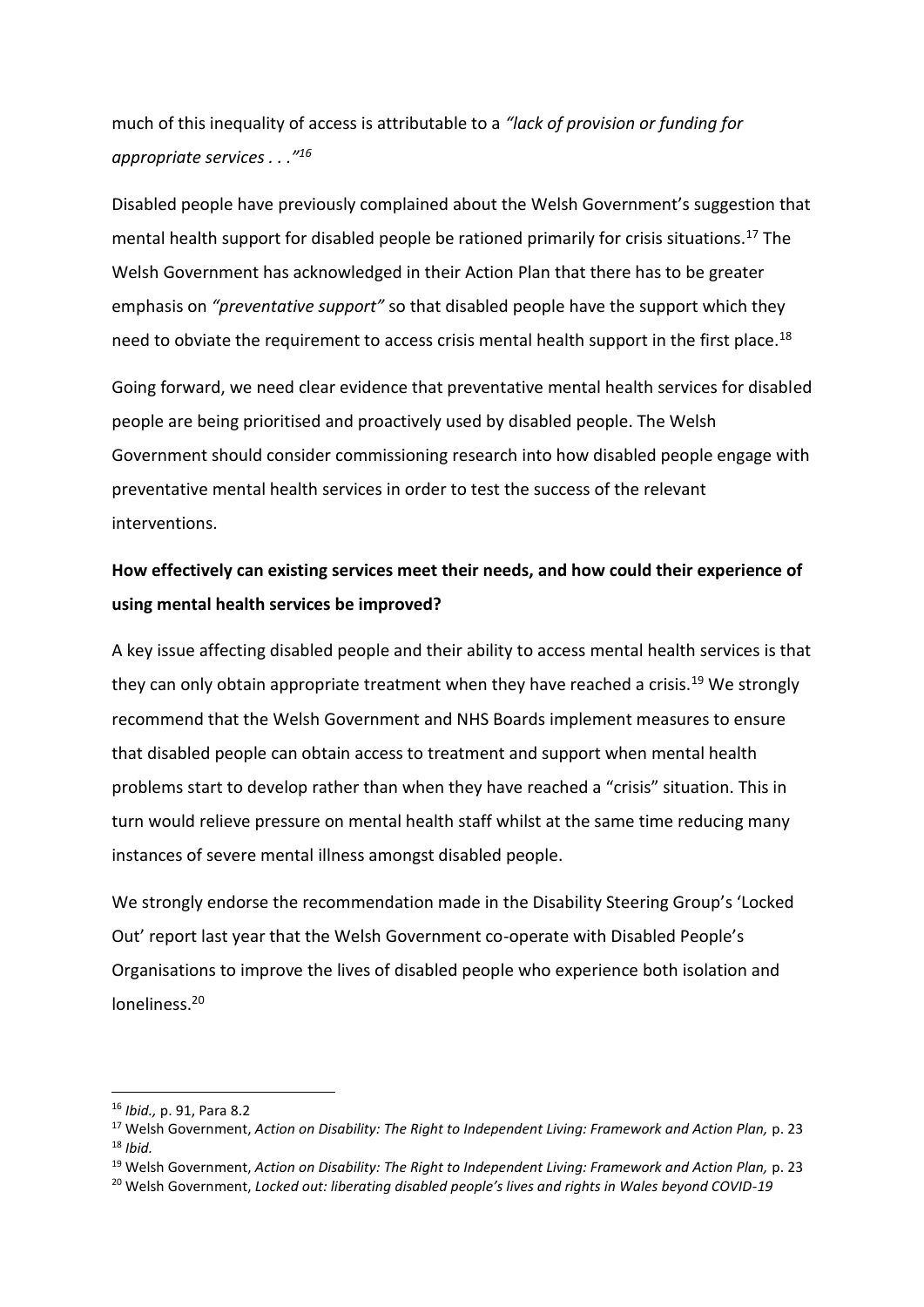We have noted that technology has been advocated as a means to reducing mental health inequalities. <sup>21</sup> A report by Public Health Wales in 2020 acknowledged that disabled people receive unequal health outcomes and championed greater digital inclusivity as a means of reducing such inequality.<sup>22</sup> Such measures will clearly be of benefit to some disabled people. However, as previously noted access to digital technology and digital literacy is lower amongst disabled people than non-disabled people, $^{23}$  so caution must be taken that the introduction of virtual counselling sessions (for example) does not inadvertently exclude and isolate.

## **To what extent does Welsh Government policy recognise and address the mental health needs of these groups?**

What disabled people require is access to suitable and inclusive mental health services. Existing Welsh Government policy falls short of fulfilling this aim in several respects. While *The Together For Mental Health Delivery Plan 2019-2022 (TfMHDP)* commits the Welsh Government to ensuring that *"all people in Wales have access to appropriate mental health support"* and that mental health inequalities are reduced, more needs to be done to meet these targets.<sup>24</sup> Specifically, the Welsh Government needs to tackle the digital exclusion of disabled people and to guarantee accessible public transport across Wales.

Leonard Cheshire has long campaigned for accessible public transport methods in Wales.<sup>25</sup> Where specialised health care services are few and disparate, some people will be required to travel long distances for care and the difficultly of this task is by no means equal across Welsh society. Disabled people with limited mobility or without access to a car may struggle

<sup>21</sup> Matthew Honeyman, David Maguire, Harry Evans and Alisha Davies, *Digital technology and health inequalities: a scoping review*, Public Health Wales NHS Trust, 2020. Accessed at: [https://phw.nhs.wales/publications/publications1/digital-technology-and-health-inequalities-a-scoping-](https://phw.nhs.wales/publications/publications1/digital-technology-and-health-inequalities-a-scoping-review/)

[review/](https://phw.nhs.wales/publications/publications1/digital-technology-and-health-inequalities-a-scoping-review/) [Date accessed: 26/01/2022]

**.** 

<sup>23</sup> Welsh Government, *Internet use and digital skills (National Survey for Wales), 2018-19*, 11<sup>th</sup> September 2019. Accessed at[: https://gov.wales/sites/default/files/statistics-and-research/2019-09/internet-use-and](https://gov.wales/sites/default/files/statistics-and-research/2019-09/internet-use-and-digital-skills-national-survey-wales-april-2018-march-2019-207.pdf)[digital-skills-national-survey-wales-april-2018-march-2019-207.pdf](https://gov.wales/sites/default/files/statistics-and-research/2019-09/internet-use-and-digital-skills-national-survey-wales-april-2018-march-2019-207.pdf) [Date accessed: 26/01/2022] <sup>24</sup> Welsh Government, *Together for Mental Health: delivery plan 2019 to 2022*, 24<sup>th</sup> January 2020. Accessed at:

[https://gov.wales/sites/default/files/publications/2020-10/review-of-the-together-for-mental-health-delivery](https://gov.wales/sites/default/files/publications/2020-10/review-of-the-together-for-mental-health-delivery-plan-20192022-in-response-to-covid-19_0.pdf)[plan-20192022-in-response-to-covid-19\\_0.pdf](https://gov.wales/sites/default/files/publications/2020-10/review-of-the-together-for-mental-health-delivery-plan-20192022-in-response-to-covid-19_0.pdf) [Date accessed: 26/01/2022].

 $\overline{^{22}}$  *Ibid.* 

<sup>&</sup>lt;sup>25</sup> Leonard Cheshire, *Leonard Cheshire Cymru 2021 Senedd Election Manifesto Calls*, 24<sup>th</sup> July 2020. Accessed at:<https://www.leonardcheshire.org/sites/default/files/2020-07/english-brochure.pdf> [Date accessed: 26/01/2022].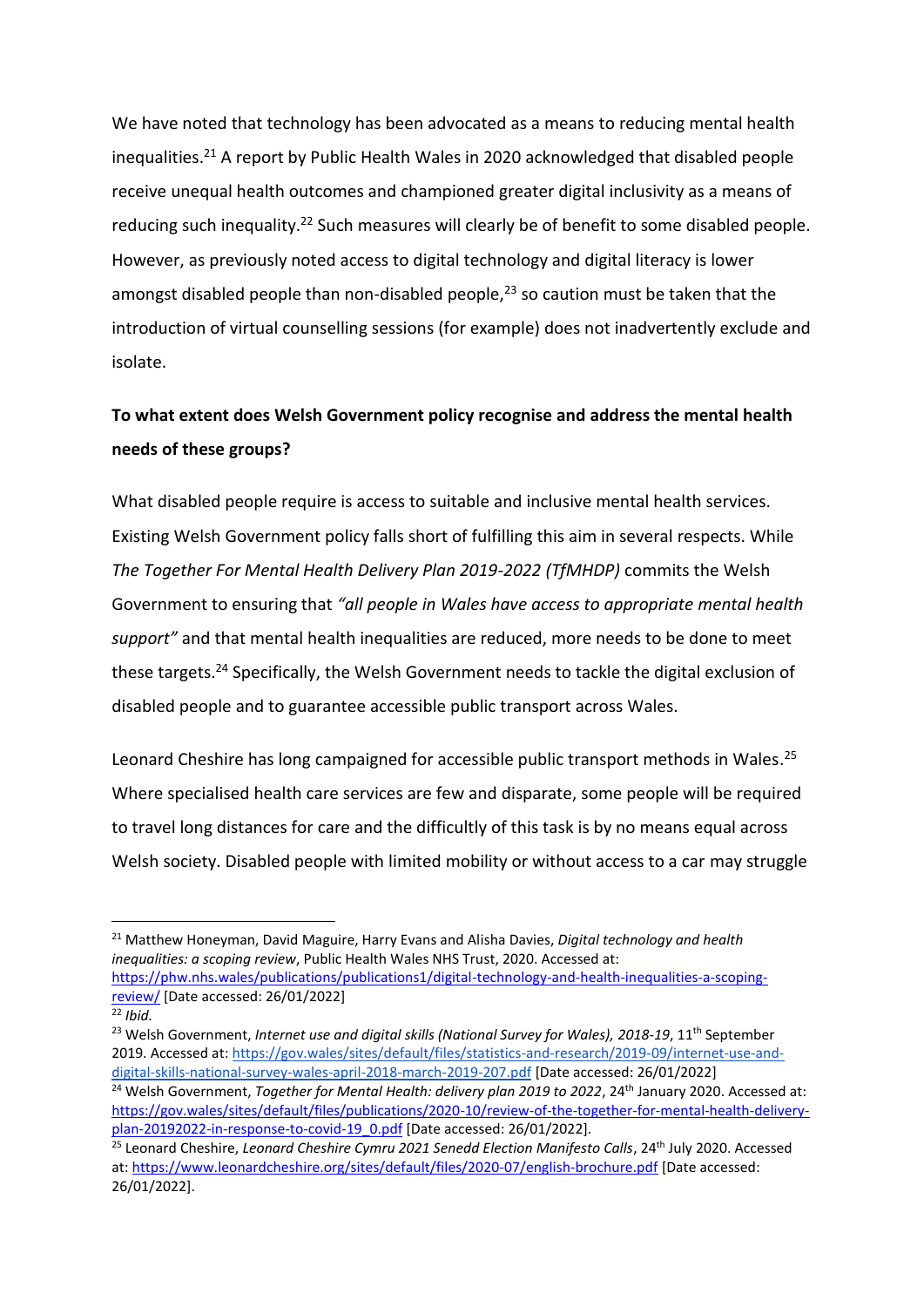to make such journeys without adequate provisions and could possibly incur higher transportation costs due to a lack of accessible public transport. The Royal College of Occupational Therapists has also noted that there is unequal access to occupational therapy, with people in more deprived areas often travelling further to receive services.<sup>26</sup> Without action on accessible means of public transport in Wales, these same issues are likely to impact on disabled people's experiences of accessing non-local mental health services.

NHS Wales have made significant steps over the pandemic in offering telehealth and digital health care services to the general public. For example, over 250,000 video consultations were delivered across Wales between March 2020 and October 2021<sup>27</sup>, and online mental health resources such as ACTivate Your Life<sup>28</sup> and SilverCloud<sup>29</sup> enable people to access support at their own pace. Such innovations have the potential to break down the aforementioned transport barriers. However, a credible plan to improve the digital literacy and digital access of disabled people must accompany this, alongside a review of how effective such technologies are at improving mental health outcomes compared with in person treatment.

It is significant to note that actions to support the mental health of the neurodiverse throughout the pandemic, who are deeply affected by mental health problems in the UK<sup>30</sup>are absent from the *TfMHDP.*<sup>31</sup> Autistic people have thus been especially impacted by lockdowns, as this group tends to have fewer and weaker networks of support.<sup>32</sup> It is clear

 $\overline{a}$ 

<sup>26</sup> Royal College of Occupational Therapists, *Health equity – what's next?*, 19th January 2022. Accessed at: <https://www.rcot.co.uk/news/health-equity-whats-next>[Date accessed: 26/01/2022].

<sup>&</sup>lt;sup>27</sup> Digital Health Wales, *Over 250,000 video consultations delivered across Wales*, 6<sup>th</sup> October 2021. Accessed at:<https://digitalhealth.wales/news/250k-vcs-across-wales> [Date accessed: 26/01/2021].

<sup>&</sup>lt;sup>28</sup> NHS Wales, *ACTivate Your Life*, n.d. Accessed at[: https://phw.nhs.wales/services-and-teams/activate-your](https://phw.nhs.wales/services-and-teams/activate-your-life/)[life/](https://phw.nhs.wales/services-and-teams/activate-your-life/) [Date accessed: 26/01/2021].

<sup>29</sup> Powys Teaching Health Board, *SilverCloud Wales Online Therapy*, n.d. Accessed at: [https://pthb.nhs.wales/services/adult-and-older-peoples-mental-health-services/silvercloud-online](https://pthb.nhs.wales/services/adult-and-older-peoples-mental-health-services/silvercloud-online-cbt/#:~:text=SilverCloud%20Wales%20is%20an%20Online,to%20deal%20with%20life)[cbt/#:~:text=SilverCloud%20Wales%20is%20an%20Online,to%20deal%20with%20life's%20problems.](https://pthb.nhs.wales/services/adult-and-older-peoples-mental-health-services/silvercloud-online-cbt/#:~:text=SilverCloud%20Wales%20is%20an%20Online,to%20deal%20with%20life) [Date accessed: 26/01/2021].

<sup>30</sup> Autistica, *Autism and Mental Health: A Guide to Looking After Your Mind*, n.d. Accessed at <https://www.autistica.org.uk/downloads/files/Mental-health-autism-E-LEAFLET.pdf> [Date Accessed: 26/01/2021].

<sup>&</sup>lt;sup>31</sup> Welsh Government, *Together for Mental Health: delivery plan 2019 to 2022*, 24<sup>th</sup> January 2020. Accessed at: [https://gov.wales/sites/default/files/publications/2020-10/review-of-the-together-for-mental-health-delivery](https://gov.wales/sites/default/files/publications/2020-10/review-of-the-together-for-mental-health-delivery-plan-20192022-in-response-to-covid-19_0.pdf)[plan-20192022-in-response-to-covid-19\\_0.pdf](https://gov.wales/sites/default/files/publications/2020-10/review-of-the-together-for-mental-health-delivery-plan-20192022-in-response-to-covid-19_0.pdf) [Date accessed: 26/01/2022].

<sup>&</sup>lt;sup>32</sup> National Autistic Society, *Left stranded: our new report into the impact of coronavirus*, 7<sup>th</sup> September 2020. Accessed at[: https://s4.chorus-mk.thirdlight.com/file/1573224908/63117952292/width=-1/height=-](https://s4.chorus-mk.thirdlight.com/file/1573224908/63117952292/width=-1/height=-1/format=-1/fit=scale/t=444295/e=never/k=da5c189a/LeftStranded%20Report.pdf)